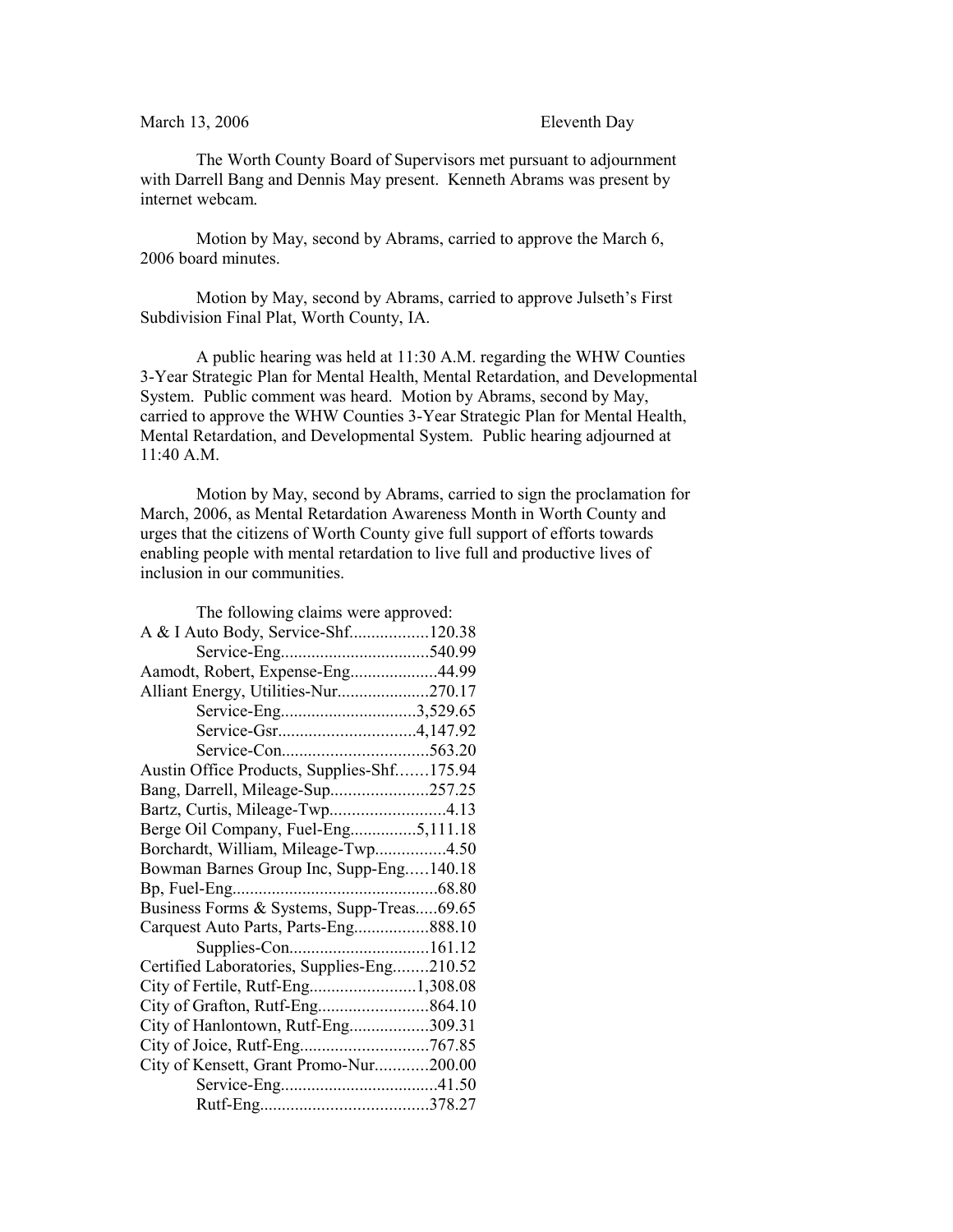| City of Manly, Service-Eng25.63            |  |
|--------------------------------------------|--|
| City of Northwood, Utilities-Nur34.00      |  |
|                                            |  |
|                                            |  |
|                                            |  |
| Cnh Capital, Supplies-Con38.54             |  |
| Computer Assistants, Service-Dap900.00     |  |
| County Case Management, Dues-Mha288.00     |  |
| Crysteel Truck Equipment, Parts-Eng484.55  |  |
| D & L Equipment, Service-Eng100.52         |  |
| Dahle, Sonya, Ipers Refund-Nur264.91       |  |
| Dave Syverson Ford Truck, Parts-Eng213.05  |  |
|                                            |  |
| Electronic Engineering, Service-Nur390.00  |  |
|                                            |  |
|                                            |  |
| Electronic Specialties, Service-Eng110.00  |  |
| Enterprise Journal, Service-Sup16.40       |  |
| Ethington, Nancy, Mileage-Mha435.00        |  |
| Fallgatter's Market, Supplies-Con78.49     |  |
| Ferden, Eugene, Meeting-Vaf84.00           |  |
| Ferley, Paul, Meeting-Vaf199.50            |  |
| Fiala Office Products Lt, Serv-Treas25.00  |  |
| Fidlar Companies, Supplies-Rec188.40       |  |
|                                            |  |
| Fisher, Jane, Expenses-Mha318.27           |  |
| Goeken, Mary, Rental-Ema275.00             |  |
| Greve Law Office, Copies-Att270.00         |  |
|                                            |  |
|                                            |  |
| H & H Food Service, Supplies-Shf393.80     |  |
| Hackbart, Philip E., Meeting-Vaf59.00      |  |
|                                            |  |
| Heartland Power Coop, Service-Eng26.00     |  |
|                                            |  |
| Hogen Lawn Care, Service-Gsr537.30         |  |
| Huber Supply Co, Supplies-Eng94.47         |  |
| Huffman, Betty J, Pt Wages-Shf100.24       |  |
| Hygienic Laboratory Acct, Service-Con11.00 |  |
| Ingersoll, R Michael, Expense-Shf8.00      |  |
| Interstate Motor Trucks, Parts-Eng84.52    |  |
| Iowa Dept of Human Servi, Serv-Mha363.90   |  |
| Waiver-Mha4,770.01                         |  |
|                                            |  |
| Services-Mha30,750.89                      |  |
| Iowa League of Cities, Safety-Eng100.00    |  |
|                                            |  |
|                                            |  |
| Jensen, Bobbie, Mileage-Mha570.60          |  |
| Johnsrud, Robert, Refund-Eng43.62          |  |
|                                            |  |
| Konica Minolta Business, Service-Nur53.61  |  |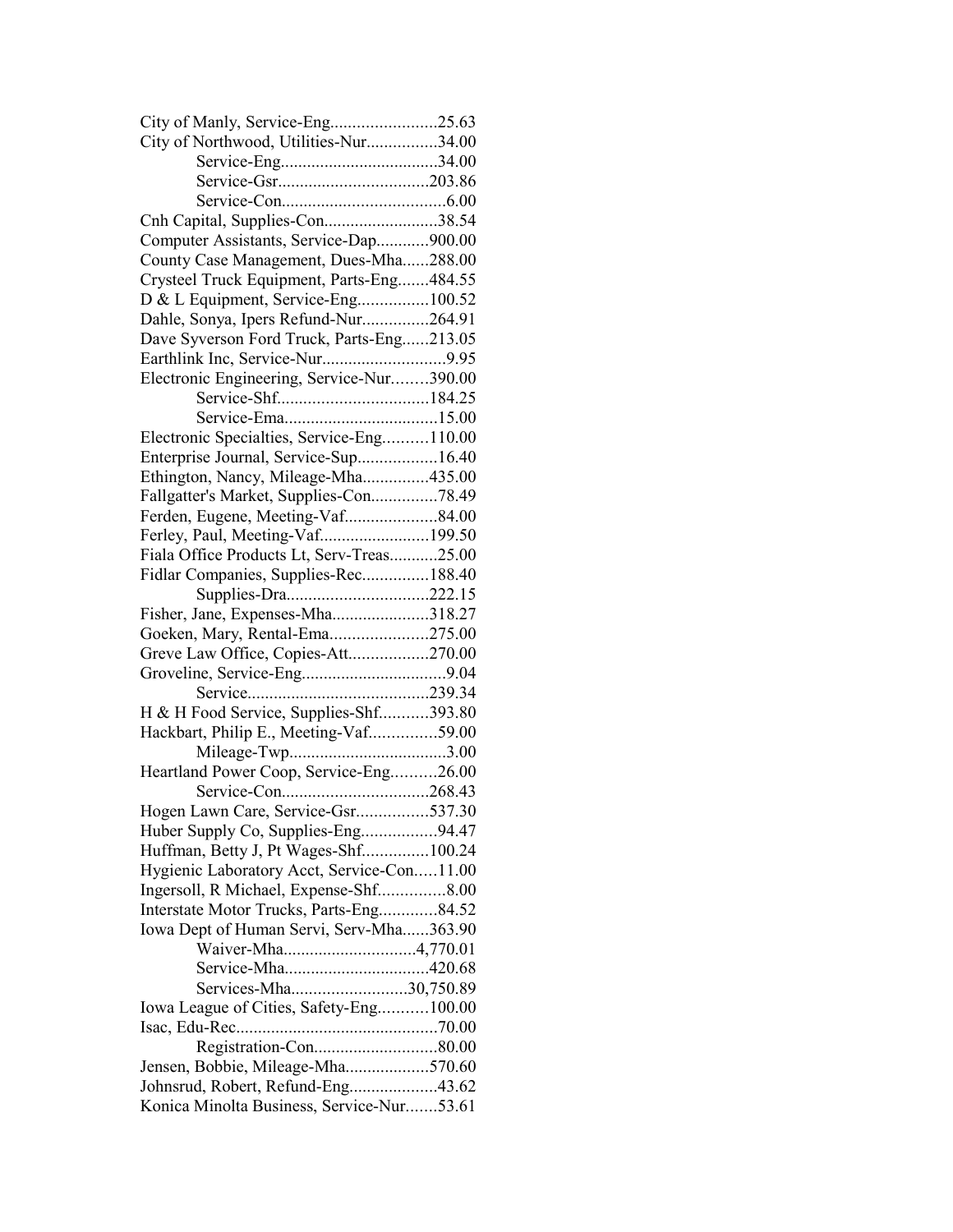| Krysilis Inc, Service-Mha286.02             |  |
|---------------------------------------------|--|
| Lake Mills Graphic Inc, Service-Sup33.60    |  |
| Lawson Products Inc, Supplies-Eng1,092.75   |  |
|                                             |  |
| Lewis, Niky L, Pt Wages-Shf126.49           |  |
| Liberty Square, Service-Mha1,474.55         |  |
| Lyons Toyota Dodge, Service-Eng277.60       |  |
| Manly Signal, Advertising-Nur80.00          |  |
|                                             |  |
|                                             |  |
| Marshall & Swift Inc, Service-Shf82.56      |  |
|                                             |  |
| Martin Bros Dist Co. Inc, Grant -Nur49.76   |  |
|                                             |  |
| Mason City Business, Supplies-Nur29.10      |  |
| Mason City Clinic, Services-Mha527.00       |  |
|                                             |  |
| Mcleod USA, Service-Hha76.35                |  |
| Mechem, Elsie L, Mileage-Mha56.25           |  |
|                                             |  |
|                                             |  |
| Medline Industries Inc., Supplies-Wec125.71 |  |
| Menards, Supplies-Eng22.78                  |  |
| Mi-B & J Water, Service-Shf10.00            |  |
| Midwest Wheel Companies, Supp-Eng140.50     |  |
| Midwest Wireless, Service-Tra75.75          |  |
|                                             |  |
|                                             |  |
|                                             |  |
|                                             |  |
| Mireles, Sandra, Mileage-Mha682.50          |  |
| Expenses-Mha201.76                          |  |
| Mueller, Dean A, Meals-Con24.70             |  |
| Northern Coop Services, Fuel-Eng7,728.00    |  |
| Northwood Anchor, Service-Sup313.20         |  |
|                                             |  |
|                                             |  |
| Advertising-Nur237.11                       |  |
|                                             |  |
|                                             |  |
|                                             |  |
|                                             |  |
| Northwood Equip Inc, Parts-Eng67.51         |  |
| Northwood Motor Co, Service-Shf278.05       |  |
|                                             |  |
| Northwood Sanitation, Service-Nur20.00      |  |
|                                             |  |
| Northwood Welding, Supplies-Eng106.66       |  |
| Nydegger, Joseph, Mileage-Twp2.25           |  |
| Omb Police Supply, Supplies-Shf327.96       |  |
| Opportunity Village, Service-Mha294.72      |  |
|                                             |  |
| Osage Municipal Utilities, Service-Ema27.87 |  |